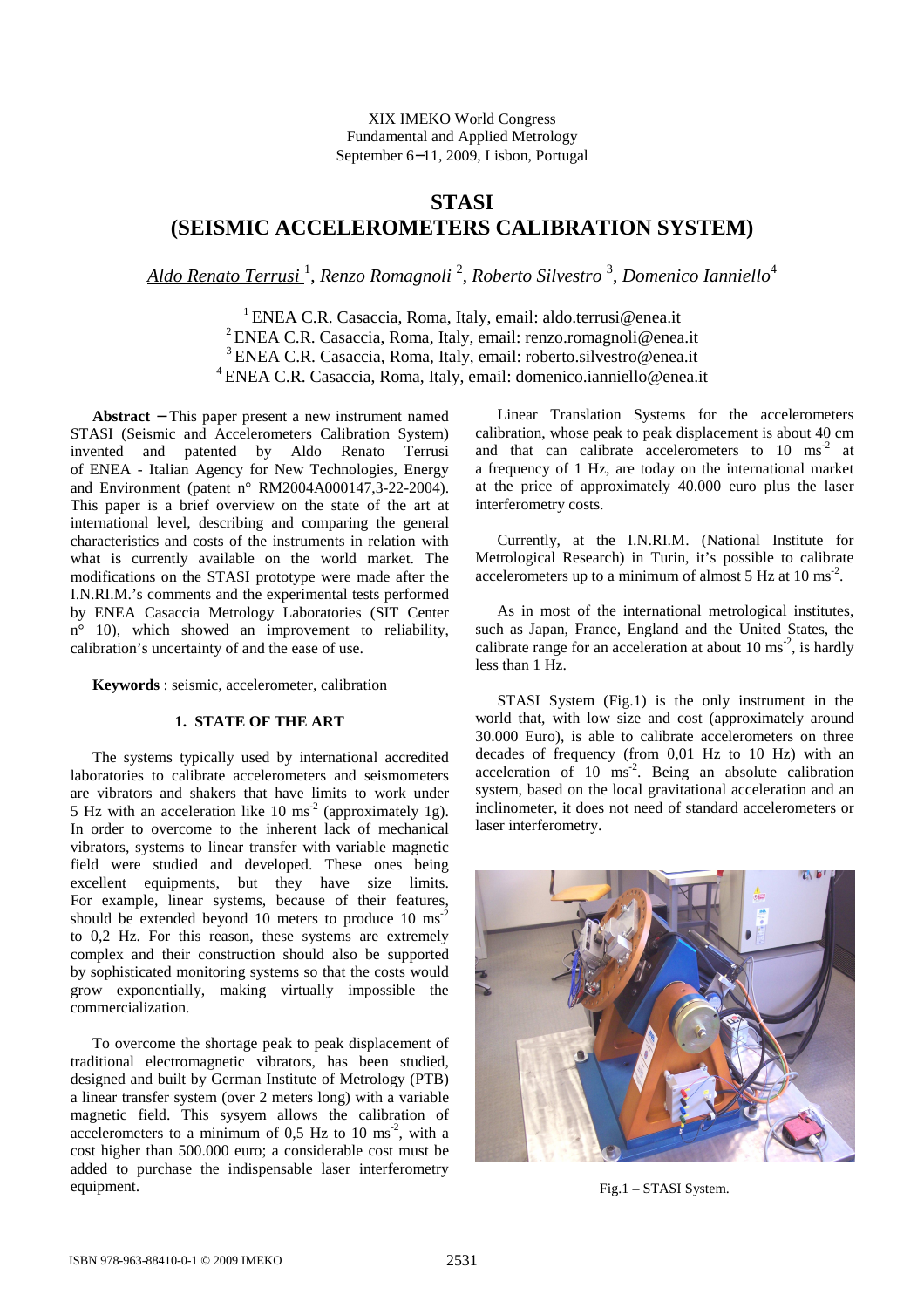The diagram in Fig.2 (Normogram), where are related acceleration, speed and displacement parameters depending by the frequency, shows at a glance the STASI System work's area compared with the Calibration Laboratories and International Metrological Institutes standard areas. On the abscissa there is the frequency (Hz) and the engine rotation speed (0,6 to 600 rpm) while on the order there is the acceleration  $(ms<sup>-2</sup>)$ . The STASI working area is enclosed in the dotted lines from 0,01 Hz to 10 Hz and from  $1 \text{ ms}^{-2}$  to  $10 \text{ ms}^{-2}$ .

The modern linear calibration systems working standard area (low frequency) is roughly enclosed in the dotted lines from 0,5 Hz to 10 Hz and 0,8 ms<sup>-2</sup>  $\div$  50 ms<sup>-2</sup>. Extending the working area to lower frequencies (0,01 Hz) the two areas overlap partially between 1 and 10 Hz, allowing to calibrate accelerometers and seismometers at 10 ms<sup>-</sup> and allowing a continuous coverage throughout the entire frequency band. In this way STASI is an effective support to the other equipments in the calibration metrological laboratories.



Fig.2 – Normogram.

## **2. SYSTEM DESCRIPTION**

STASI System (Fig.3) is essentially a swinging engine (M1), which moves a turntable on which the under test sensor is placed. The main calibration stages, controlled by proper software installed on the control unit's, PC are:

- check of the proper functioning of the supply power station, by reading its control signals;
- engine inclination command (M2) and reading of the inclinometer signal;
- plate rotation command and reading of the resolver current speed;
- acquisition of the under test's sensor signal;
- processing of the acquired signals and issuance of the calibration certificate.

The command sent to the three-phase asynchronous engine (M2) to the M1's inclination control, is proportional and hence it rotates much faster as the angle to be achieved is farthest. The engine (M2) has 0,55 kW of power, a 1080 of reduction ratio (1,6 rpm) and is driven by an inverter Siemens Micromaster 420. Near the desired angle, the speed is drastically reduced to achieve 0,1 degrees of accuracy. The current angle is read by the inclinometer (I) Seika NG4U, whose main features are:

- range measurement  $\pm 80^{\circ}$ ;
- resolution 0,01°
- sensitivity 25 mV/°

The inclinometer signal is sent to an acquisition channel by a National Instrument PCI-4474 into the PC, whose main features are:

- resolution 24-bit
- max sampling frequency 102,4 kS/s
- sampling frequency accuracy  $\pm 25.10^{-6}$

When the desired inclination angle is ready, a signal is sent to the engine (M1) speed unit control by a serial line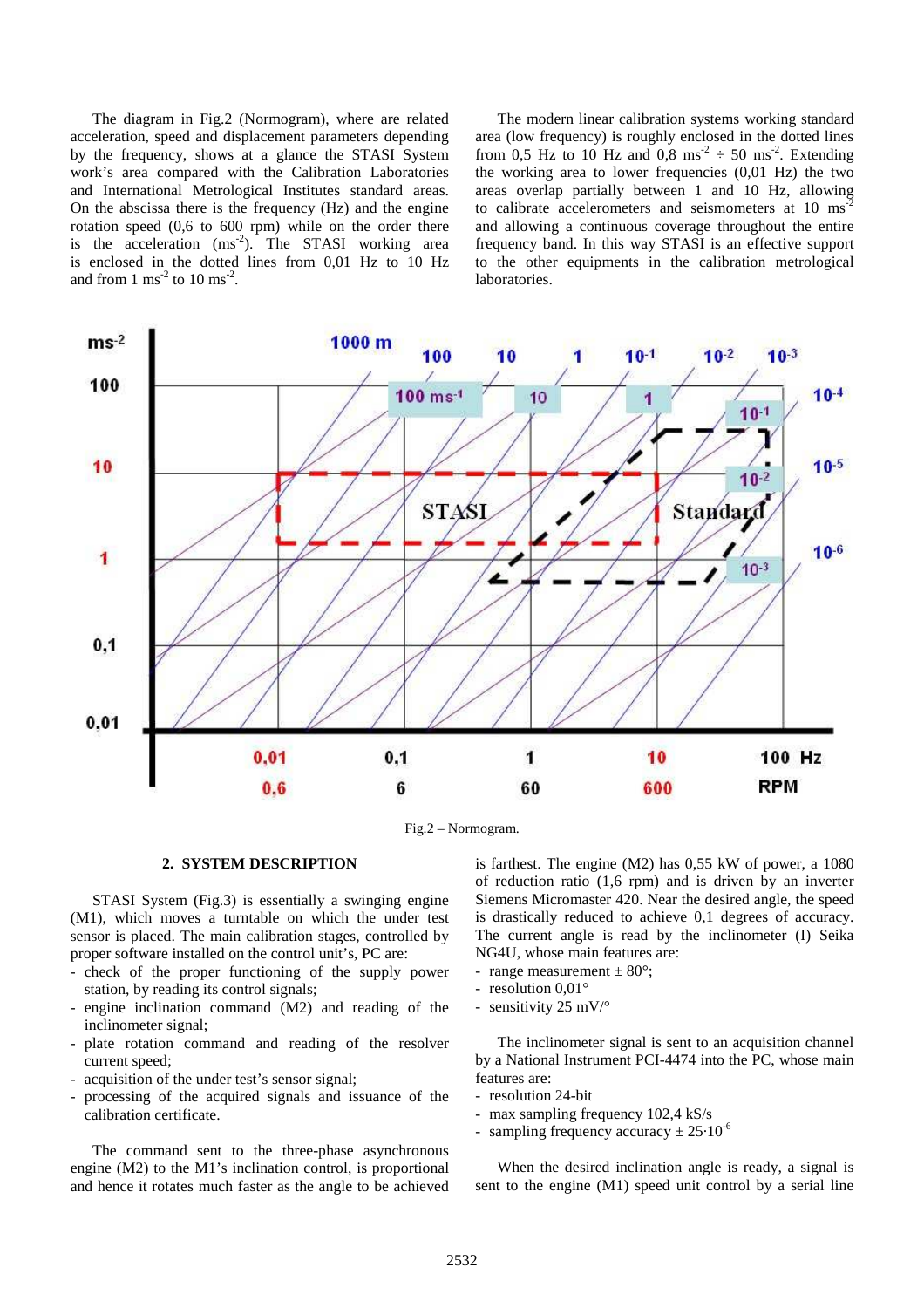RS-485 according to the Modbus protocol, with this operating sequence: sending and repetition of the speed reading command up to (*SpeedSet* − *SpeedCurrent*) < 2% . To switch from one speed to another and to avoid shocks on the under test sensor, acceleration/deceleration ramps are provided. The engine (M1) is a Brushless 3 kW to 8 poles and 1 000 rpm, controlled by an inverter Type Gefran SIEI driven by a digital encoder, keyed on the rotation axis which is mounted on the turntable with a 36 cm diameter with semiautomatic balance. The payload signals are transmitted to the control system by a 6 contact gold strips form Mod. B6-2 by Michigan Scientific, keyed on the M1 rotation axis. When the plate has reached its cruising speed, the sensor under test signal is acquired by a board PCI-4474 channel, as previously described. The sampling frequency is proportional to the rotation speed according to the report  $Fc = Fr \cdot 2048/4$ , where *Fc* is the sampling rate and *Fr* is the plate rotation frequency. The constant 2 048 indicates the total points number of a single acquisition and the constant 4 represents the period numbers during the acquisition. The engine's support structure, entirely made of aluminium, is assembled by bolts. All the transactions are made by a very functional and intuitive user interface, which allows the driver to look to the whole operation on a monitor, from the inclusion of the component under test data to the calibration certificate print.



Fig.3 – STASI Pattern.

#### **3. SYSTEM CHARACTERIZATION**

For its characterization, the STASI is like a "black box", having a sine signal input from a Hewlett Packard's wave generator, which simulates the accelerometric chain signal. The sine signal has been set to 10 mV, 100 mV and 1000 mV amplitude (typical accelerometers signals output) and from 0,01 Hz to 10 Hz frequencies. The *RMS* signal has been measured by the STASI control software in the entire frequency range and by a HP multimeter 3458A only on the range 1 Hz  $\div$  10 Hz (the multimeter is not able to measure below 1 Hz), where calculated the percentage related Waste as:

$$
Waste = 100 \cdot \frac{V_{RMS(STASI)} - V_{RMS(3458A)}}{V_{RMS(STASI)}} \tag{1}
$$

With these values and only for the range 1 Hz  $\div$  10 Hz, the contribution to the uncertainty  $u (board) / V_{RMS}$ , due to the acquisition board and to the software, has been determined, whose value is calculated as an average litter divided by  $\sqrt{3}$  (assuming a rectangular deviation type distribution) is 0,2%. It can be considered with good approximation that this value is valid in all frequency range  $0,01$  Hz  $\div$  10 Hz, basing either on HP's signal generator accuracy and stability, or on the results obtained from measurements taken by the STASI in  $0.01$  Hz  $\div$  1 Hz (compatible with those obtained in  $1 \text{ Hz} \div 10 \text{ Hz}$ ). The strip contacts introduce further contribute to the uncertainty,  $u$ (*contacts*)/ $V_{RMS}$ , which has not been experimentally determinated yet; however, basing on using experience of the high quality contact strips, it is possible to conclude that the  $u$ (*contacts*)/ $V_{RMS}$  is never > 0,2%. The quadratic sum of  $u (board) / V_{RMS}$  and  $u (contacts) / V_{RMS}$  is the contribution to the uncertainty introduced by the STASI on the chain accelerometric output signal  $u(V_{RMS})/V_{RMS} = 0.3\%$ . The sensitivity of an accelerometric chain calibrated with the STASI is:

$$
S = \frac{V_{RMS} + \delta_{Ripet} + \delta_{Riprod}}{g \cdot \text{sen}\alpha} \tag{2}
$$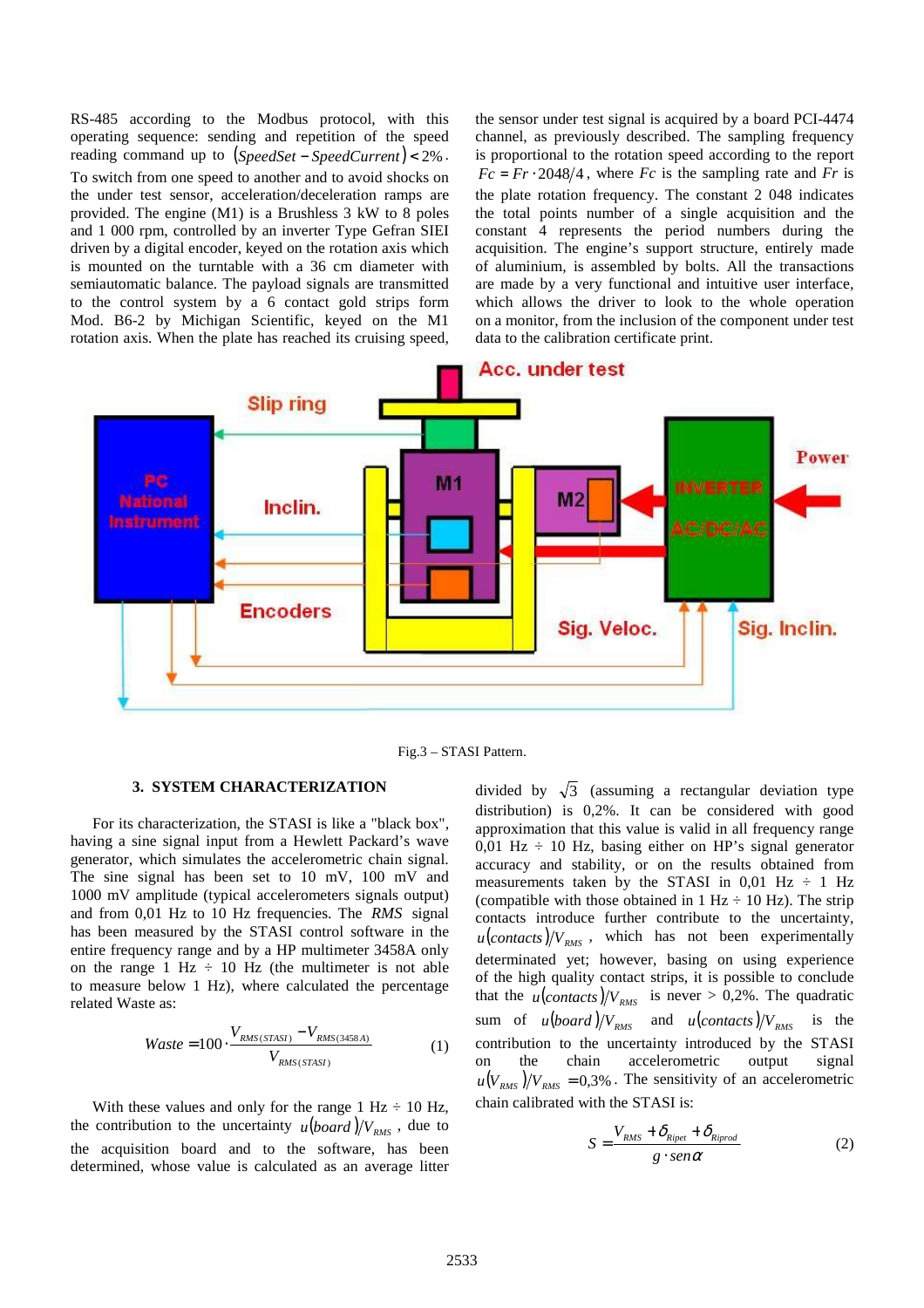where:

- $g \cdot \text{sen}\alpha$  is the excitement acceleration generated by the STASI
- $-$  *g* = 9,80665 ms<sup>-2</sup> is the local gravity, with negligible uncertainty
- $-\alpha$  is the plate inclination angle, which introduces the  $u(\text{sen}\alpha)$  uncertainty
- *VRMS* is the *RMS* chain output signal measured by the STASI
- $\delta_{\scriptscriptstyle Rinet}$ is the output signal correction due to the accelerometer repeatability, with zero average value and uncertainty  $u(\delta_{\text{Rivet}})$
- $\delta_{\scriptscriptstyle Riprod}$ *Riproduce is the output signal correction due* to the accelerometer reproducibility, with zero average value and uncertainty  $u(\delta_{\text{Rinrod}})$
- The relative expanded uncertainty associated to the sensitivity measures is given by:

$$
\frac{U(S)}{S} = k \cdot \sqrt{\left(\frac{u(V_{RMS})}{V_{RMS}}\right)^2 + \left(\frac{u(senc)}{sen\alpha}\right)^2 + \left(\frac{u(\delta_{Ripet})}{V_{RMS}}\right)^2 + \left(\frac{u(\delta_{Ripcd})}{V_{RMS}}\right)^2}
$$
(3)

where the coverage factor is  $k = 2$  (which for a normal distribution corresponds to a coverage probability of approximately 95%), the first two terms are the contributions to the uncertainty generated by the STASI and the other two terms are the contributions to the uncertainty due to the chain accelerometric. The uncertainty associated to the  $\alpha$  measure is  $\pm$  0,05°, determined by repeatability and reproducibility plate inclination angle measures and by the measurement inclinometer uncertainty  $\pm$  0,01°. In Table 1 is reported the STASI contribution to uncertainty calculated for various acceleration values (expressed as percentage of *g* ):

$$
\sqrt{\left(\frac{u(V_{RMS})}{V_{RMS}}\right)^2 + \left(\frac{u(sen\alpha)}{sen\alpha}\right)^2}
$$
 (4)

| $\alpha$        | Acceleration | $u(V_{RMS})/V_{RMS} = 0.3\%$ | $u(\sin \alpha)/\sin \alpha$ | U(STASI) |
|-----------------|--------------|------------------------------|------------------------------|----------|
| $90,00^\circ$   | 100%         | 0,30%                        | 0,00%                        | 0,30%    |
| $75,00^{\circ}$ | 97%          | 0,30%                        | 0,03%                        | 0,30%    |
| $60,00^\circ$   | 87%          | 0,30%                        | 0,06%                        | 0,30%    |
| $45,00^{\circ}$ | 71%          | 0,30%                        | 0,10%                        | 0,30%    |
| $30,00^\circ$   | 50%          | 0,30%                        | 0,17%                        | 0,30%    |
| $25,00^{\circ}$ | 42%          | 0,30%                        | 0,22%                        | 0,40%    |

#### Table 1 – Contributions to the STASI uncertainty.

#### **4. SEISMIC ACCELEROMETER MEASUREMENTS**

Using a seismic accelerometer, sensitivity measures were carried out with acceleration excitation 9,806  $65 \text{ ms}^{-2}$ (1 g,  $\alpha$  = 90°), in the range frequency 0,01 Hz  $\div$  10 Hz. The average of the sensitivity detected values is compatible with what is stated on the calibration certificate.

Using the same seismic accelerometer, sensitivity measures were carried out ranging the excitement acceleration amplitude, maintaining constant the frequency.

In particular, the frequency measurements were made to 5 Hz, by ranging the amplitude between approximately 10 ms<sup>-2</sup> ( $\alpha$  = 90°) to 4 ms<sup>-2</sup>, achieving a change in the sensitivity values  $= 0.2\%$ .



Fig.4 – Seismic accelerometer measurements.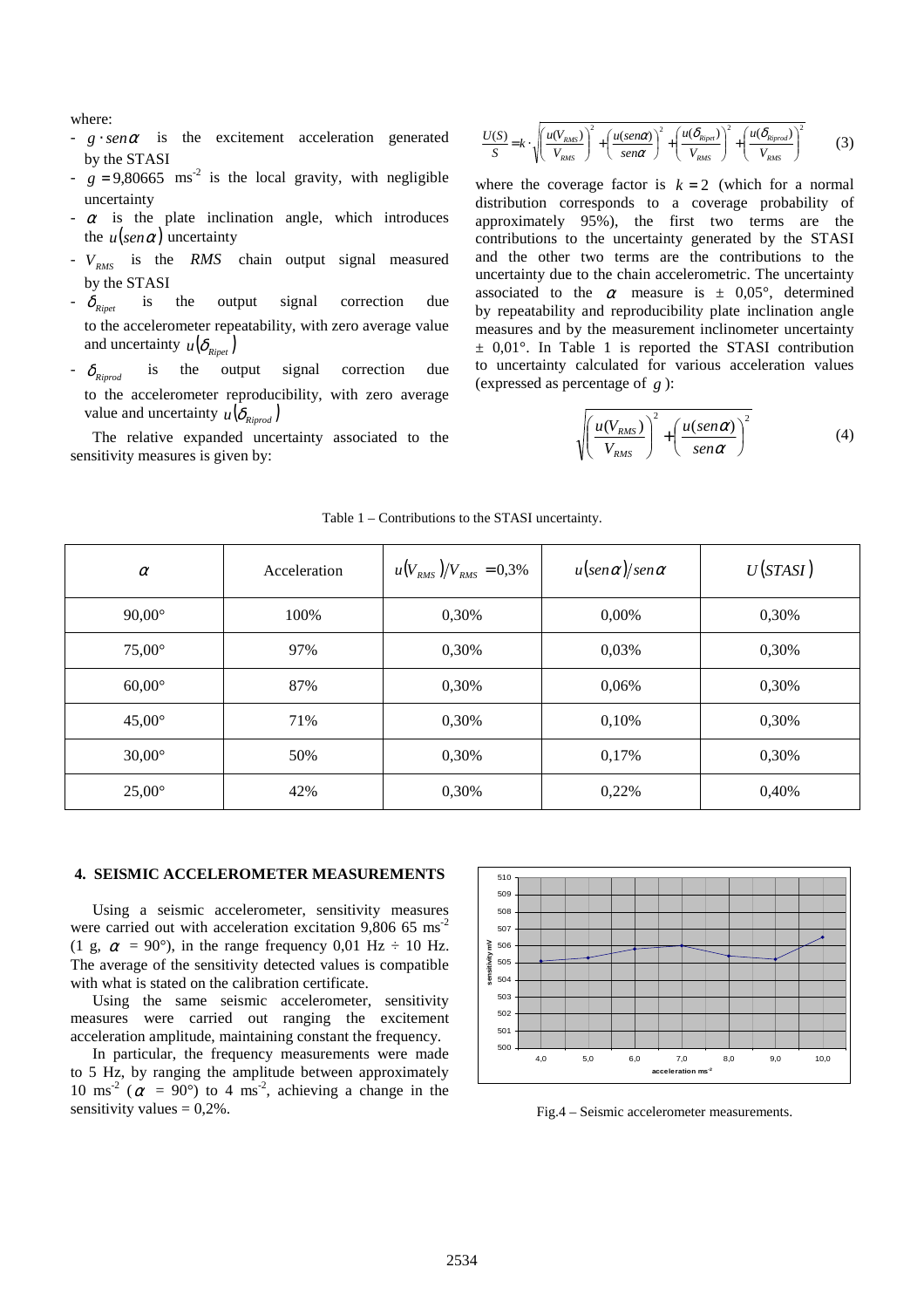# **5. MEASUREMENTS BY STASI SYSTEM AND BRUEL & KJAER SYSTEM**

Three different kinds of accelerometers (capacitive, ICP, piezoelectric) were tested. The amplitude of the excitation signal was fixed at 1 g, the frequency was varied in the working interval of the STASI system and of Bruel & Kjaer system (8 Hz ÷ 3000 Hz). The B&K system was completed

by a reference accelerometer B&K 8305S. Results of these tests are reported in Table 2, where the frequency of 8 Hz is in the working range of both the systems. Again, the percentage difference between the measured sensitivities is compatible with the composed uncertainty of the two systems. This uncertainty is obtained through the quadratic sum of the typical uncertainty of B&K system (al least 0,5%) and of the STASI system.

| System        | Frequency                                                                                                                                                                                                                                                                                                                                                                                                                                                                                                                                                                                                                                                      | Sensitivity |            |               |
|---------------|----------------------------------------------------------------------------------------------------------------------------------------------------------------------------------------------------------------------------------------------------------------------------------------------------------------------------------------------------------------------------------------------------------------------------------------------------------------------------------------------------------------------------------------------------------------------------------------------------------------------------------------------------------------|-------------|------------|---------------|
|               |                                                                                                                                                                                                                                                                                                                                                                                                                                                                                                                                                                                                                                                                | Capacitive  | <b>ICP</b> | Piezoelectric |
|               | $[Hz] % \includegraphics[width=0.9\columnwidth]{figures/fig_1a} \caption{The 3D (a) of the parameter $\Omega$ in the $z$-error of the parameter $z$ and $z$-error of the parameter $z$ and $z$ and $z$ are shown in the $z$-error of the parameter $z$ and $z$ are shown in the $z$-error of the parameter $z$ and $z$ are shown in the $z$-error of the parameter $z$ and $z$ are shown in the $z$-error of the parameter $z$ and $z$ are shown in the $z$-error of the parameter $z$ and $z$ are shown in the $z$-error of the parameter $z$ and $z$ are shown in the $z$-error of the parameter $z$ and $z$ are shown in the $z$-error of the parameter $z$ | [mV/g]      | [mV/g]     | [mV/g]        |
| <b>STASI</b>  | 0,05                                                                                                                                                                                                                                                                                                                                                                                                                                                                                                                                                                                                                                                           | 990,02      |            |               |
|               | 0,10                                                                                                                                                                                                                                                                                                                                                                                                                                                                                                                                                                                                                                                           | 989,73      | 25,20      |               |
|               | 0,25                                                                                                                                                                                                                                                                                                                                                                                                                                                                                                                                                                                                                                                           | 989,24      | 62,88      |               |
|               | 0,50                                                                                                                                                                                                                                                                                                                                                                                                                                                                                                                                                                                                                                                           | 989,43      | 85,23      | 194,02        |
|               | $\,1\,$                                                                                                                                                                                                                                                                                                                                                                                                                                                                                                                                                                                                                                                        | 989,33      | 94,84      | 657,00        |
|               | $\sqrt{2}$                                                                                                                                                                                                                                                                                                                                                                                                                                                                                                                                                                                                                                                     | 989,63      | 97,73      | 956,64        |
|               | $\mathfrak{Z}$                                                                                                                                                                                                                                                                                                                                                                                                                                                                                                                                                                                                                                                 | 990,41      | 98,64      | 985,21        |
|               | $\overline{4}$                                                                                                                                                                                                                                                                                                                                                                                                                                                                                                                                                                                                                                                 | 994,14      | 99,07      | 995,78        |
|               | $\sqrt{5}$                                                                                                                                                                                                                                                                                                                                                                                                                                                                                                                                                                                                                                                     | 988,95      | 98,70      | 991,97        |
|               | $\sqrt{6}$                                                                                                                                                                                                                                                                                                                                                                                                                                                                                                                                                                                                                                                     | 987,87      | 98,83      | 995,48        |
|               | $\boldsymbol{7}$                                                                                                                                                                                                                                                                                                                                                                                                                                                                                                                                                                                                                                               | 987,08      | 98,98      | 992,56        |
|               | $\,8\,$                                                                                                                                                                                                                                                                                                                                                                                                                                                                                                                                                                                                                                                        | 989,24      | 98,86      | 992,13        |
| Bruel & Kjaer | $\,8\,$                                                                                                                                                                                                                                                                                                                                                                                                                                                                                                                                                                                                                                                        | 988,26      | 98,44      | 972,51        |
|               | $10\,$                                                                                                                                                                                                                                                                                                                                                                                                                                                                                                                                                                                                                                                         | 989,83      | 98,35      | 969,38        |
|               | $20\,$                                                                                                                                                                                                                                                                                                                                                                                                                                                                                                                                                                                                                                                         | 989,44      | 98,40      | 979,81        |
|               | 40                                                                                                                                                                                                                                                                                                                                                                                                                                                                                                                                                                                                                                                             | 988,95      | 98,56      | 977,80        |
|               | 60                                                                                                                                                                                                                                                                                                                                                                                                                                                                                                                                                                                                                                                             | 998,27      | 98,49      | 967,62        |
|               | $100\,$                                                                                                                                                                                                                                                                                                                                                                                                                                                                                                                                                                                                                                                        | 1020,44     | 98,21      | 961,94        |
|               | 200                                                                                                                                                                                                                                                                                                                                                                                                                                                                                                                                                                                                                                                            |             | 98,63      | 959,72        |
|               | 500                                                                                                                                                                                                                                                                                                                                                                                                                                                                                                                                                                                                                                                            |             | 98,57      | 942,18        |
|               | 1000                                                                                                                                                                                                                                                                                                                                                                                                                                                                                                                                                                                                                                                           |             | 98,41      | 945,03        |
|               | 2000                                                                                                                                                                                                                                                                                                                                                                                                                                                                                                                                                                                                                                                           |             | 99,42      | 944,92        |
|               | 3000                                                                                                                                                                                                                                                                                                                                                                                                                                                                                                                                                                                                                                                           |             | 104,63     | 963,11        |

Table 2 – Measurements by STASI system and Bruel & Kjaer system.